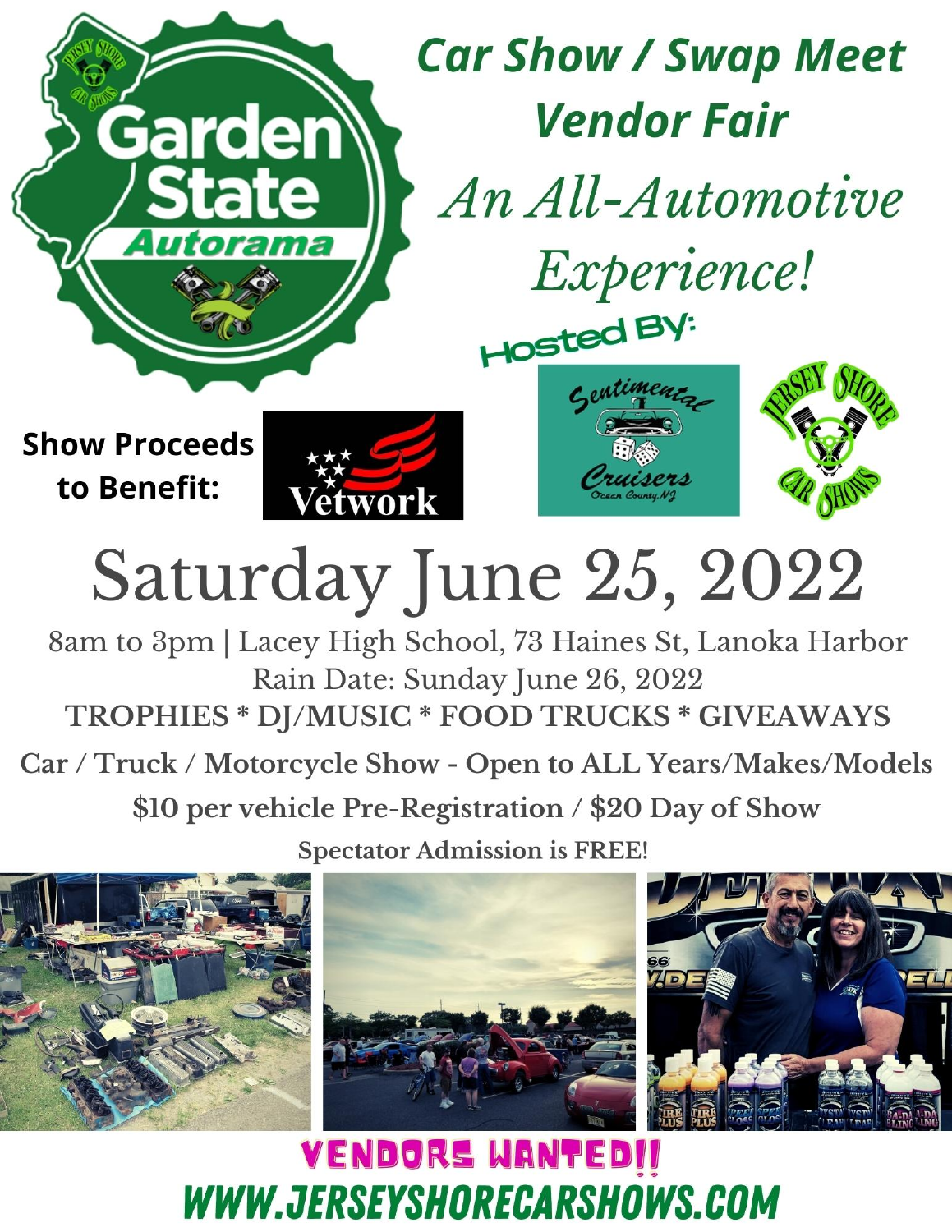## **Garden State Autorama 2022 Participation Form Date: June 25, 2022 Rain Date: June 26, 2022**

*SWAP MEET SPACE – AUTOMOTIVE/MOTORCYCLE/RACING Items ONLY!* **\_\_\_\_\_ OUTSIDE SPACE 10x10 - \$10 until 4/15/22 | \$15 after 4/15/22 \_\_\_\_\_ INSIDE SPACE 10x10 - \$15 until 4/15/22 | \$20 after 4/15/22**

| VENDOR SPACE - AUTOMOTIVE/MOTORCYCLE/RACING Related ONLY! |
|-----------------------------------------------------------|
| OUTSIDE 10 x20 - \$15 until 4/15/22   \$20 after 4/15/22  |
| INSIDE 10 x20 - \$25 until 4/15/22   \$30 after 4/15/22   |
| OUTSIDE 15 x30 - \$25 until 4/15/22   \$30 after 4/15/22  |
| OUTSIDE 30 x30 - \$30 until 4/15/22   \$35 after 4/15/22  |

\*\* Type of items/service presented:

 **\*\* Set up must be completed between 6:00am and 7:30am. Break Down no sooner than 3:00 PM**

 **\*\* All tents must be secure and weighted**

#### **OTHER SHOW SUPPORT:**

**TROPHY SPONSORSHIP: \_\_\_\_ \$100 \_\_\_\_\$150 \_\_\_\_\$200 \_\_\_\_\_\$250 \_\_\_\_OTHER: \$\_\_\_\_\_\_\_\_\_\_\_\_\_\_\_\_\_\_**

DOOR PRIZE OR RAFFLE ITEM:

\*\*Thank you for your support of Garden State Autorama and Jersey Shore Car Shows, a 501c3 non-profit organization. Your contribution will help defray show costs and allow more of the proceeds to benefit our selected charity.

| <b>Company/Organization Name</b>                                            |
|-----------------------------------------------------------------------------|
| <b>Contact Person</b>                                                       |
| <b>Contact Number</b>                                                       |
| <b>Contact E-Mail</b>                                                       |
| Social media account(s) and/or website that you would like linked to event: |

TOTAL AMOUNT ENCLOSED: \$\_\_\_\_\_\_\_\_\_\_\_

Checks Payable to: **Jersey Shore Car Shows Foundation**, 121 Bay Ave, Forked River, NJ 08731 *Jersey Shore Car Shows Foundation is a 501c3 Charitable Organization. Your investment is tax deductible. NO REFUNDS.*

**\_\_\_\_\_\_\_\_\_\_\_\_\_\_\_\_\_\_\_\_\_\_\_\_\_\_\_\_\_\_\_\_\_\_\_\_\_\_\_\_\_\_\_\_\_\_\_\_\_\_\_\_\_\_\_\_\_\_\_\_\_\_\_\_\_\_\_**